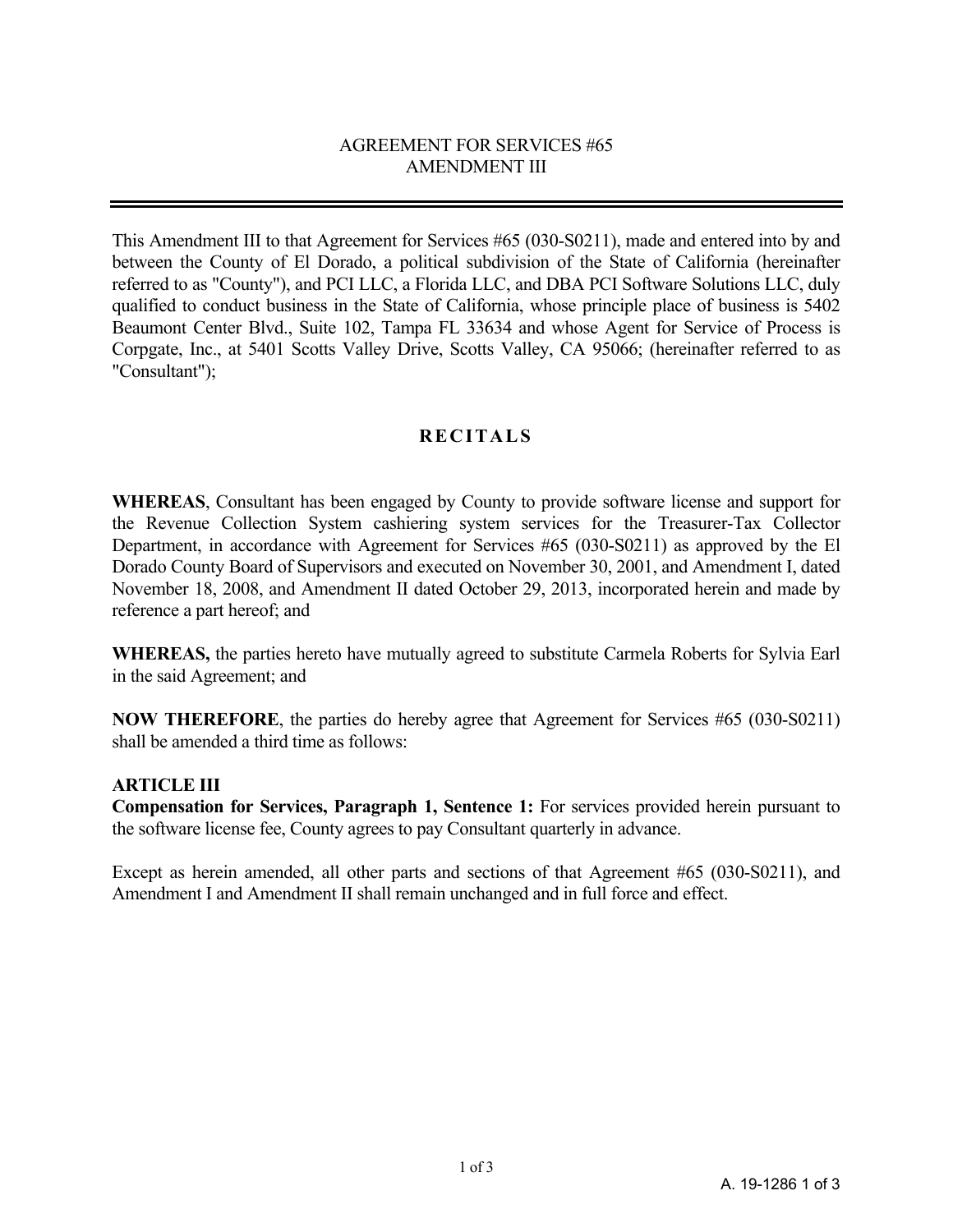## **Requesting Contract Administrator Concurrence:**

By: Dated:

Carmela Roberts Assistant Treasurer-Tax Collector Treasurer-Tax Collector Department

### **Requesting Department Head Concurrence:**

By: Dated:

Karen Coleman Treasurer-Tax Collector Treasurer-Tax Collector Department